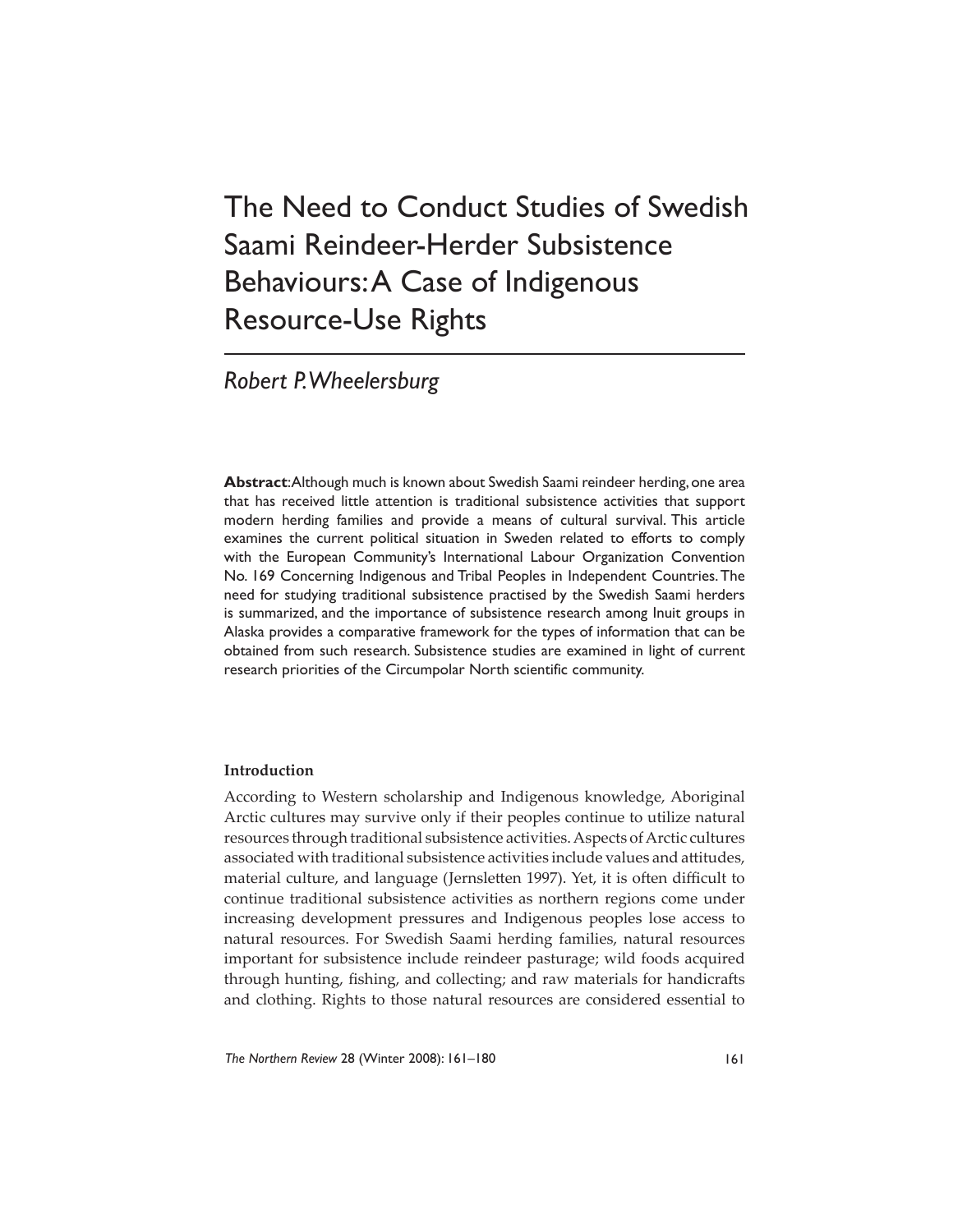most Saami herding families as a means to protect their ethnicity, which is under greater pressures to assimilate into the majority society (Svensson 1991). In this article, "Saami" is used as the English term for the ethnic group formerly known as "Lapps," while the spelling "Sami" is retained in Scandinavian language titles and quotations or their translations, if used in the originals. There is much disagreement over the appropriate term even among Saami groups (e.g., Translator's Note, Linna Weber Müller-Wille, Lehtola 2002).

Swedish legislation protects Saami reindeer-herder natural resource use, and recognizes the collective rights of Saami herding villages to pasturage and migration routes, hunting, fishing, and collecting associated with reindeer management (Prop. 1976/77: 80, Bet. 1976/77: FrU43, Rskr. 1976/77: 289). The legislation states the Saami rights thusly:

> The Sami's historical use of the land has given rise to a particular right to make use of property: the reindeer management right … which means that a person who is Sami is entitled to make use of land and water in a particular fashion for the maintenance of himself and his reindeer. The reindeer management right … from time immemorial … [grants] rights to reindeer pasture, hunting and fishing. ... [T]he Sami enjoy constitutional protection by virtue of being an ethnic minority … that enjoys a particular status by virtue of being the aboriginal population of their own country. (SOU 2001: 57)

However, one must make a distinction between individual and joint resource use that relate to Indigenous rights. Only members of a Saami Village (an administrative, territorial, and economic unit) have the collective use right to pasturage and other natural resources, and it is virtually impossible for an outsider to join a Saami Village.

Despite that legislative assurance, in practice it has not been possible to provide the protection under the current level of economic competition in northern Sweden. If we accept the Swedish government's expressed desire to protect Saami culture, then understanding *how* Saami reindeer herding families utilize natural resources is important since that data can be used in the political process to create such protection. Although much is known about Saami reindeer-herding culture in general (Müller-Wille 2002), this article illustrates that little is known about their traditional subsistence activities.

The absence of research studies on Saami traditional subsistence activities prevents an accurate understanding of its significance to their cultural

#### 162 Robert Wheelersburg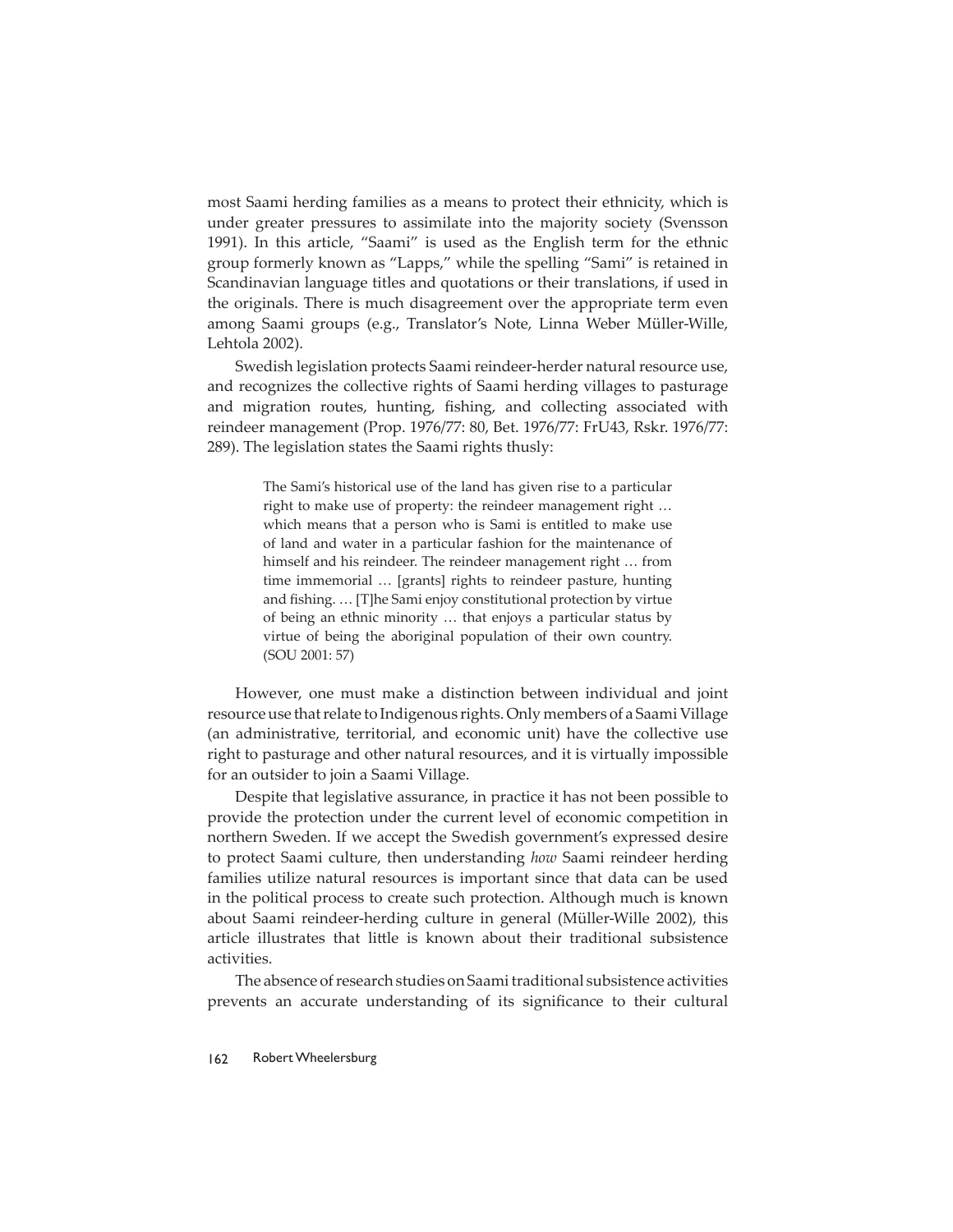survival. This article documents the current political situation related to competition between traditional Saami subsistence activities and modern Scandinavian industries in Sweden. It also describes subsistence research among the Inuit in Alaska, indicating its importance for making empirically based policy decisions on natural resource use. Finally, the article calls for similar studies in Sweden according to current research priorities by the Circumpolar North scientific community.

#### **"Culture Wars"**

The importance of subsistence research is perhaps best illustrated in natural resource conflicts between Saami and Swedish groups in Sápmi (i.e., traditional Saami territory) during the past few decades. Late twentieth century conflicts over hunting and fishing rights began after publication of the government's 1982 report on wildlife conservation recommending unrestricted public hunting and fishing on Saami Village territory (SOU 1983: 21). A 1992 Parliamentary decision subsequently allowed the general public to hunt small game in the mountain regions, the use of which had been heavily influenced by Saami Villages. Such hunts have increased, despite protests by the Saami Parliament and especially by Saami Villages, which suffered income loss from hunting and fishing permits, for which they previously received a fee (Arnesson-Westerdahl 1994: 5, 19; Prop 1992/93:32; SOU 1983: 21). Perhaps more importantly than decreased income, the loss of Saami Villages' control over where and when hunting can take place within their territories—particularly small game hunting with dogs—can substantially increase conflicts with reindeer herding operations (Jernsletten and Klokov 2002: 103).

As the dominant society increasingly exploits more resources utilized by the Saami, majority and minority societies come into greater levels of conflict, which is interesting because the conflict is generated by similar cultural values. Like those of the Saami population, Swedish cultural values include a love for nature and a desire to continue their own traditional subsistence activities. Many Swedes believe that their unrestricted right of access to natural resources like game, fish, berries, and mushrooms is also necessary to maintain their traditional culture (Löfgren 1987; Daun 1996). Saami herding families feel the same about natural resource use and traditional culture preservation as do many non-herding Saami families, who see activities like handicraft manufacture as the only connection to their roots (Nordin 1995).

Defining Saami traditional lands and waters on a local level is not an easy task. Reindeer herding is an area-demanding industry, utilizing a third of Sweden's surface area. In Sweden, only ethnic Saami who are members of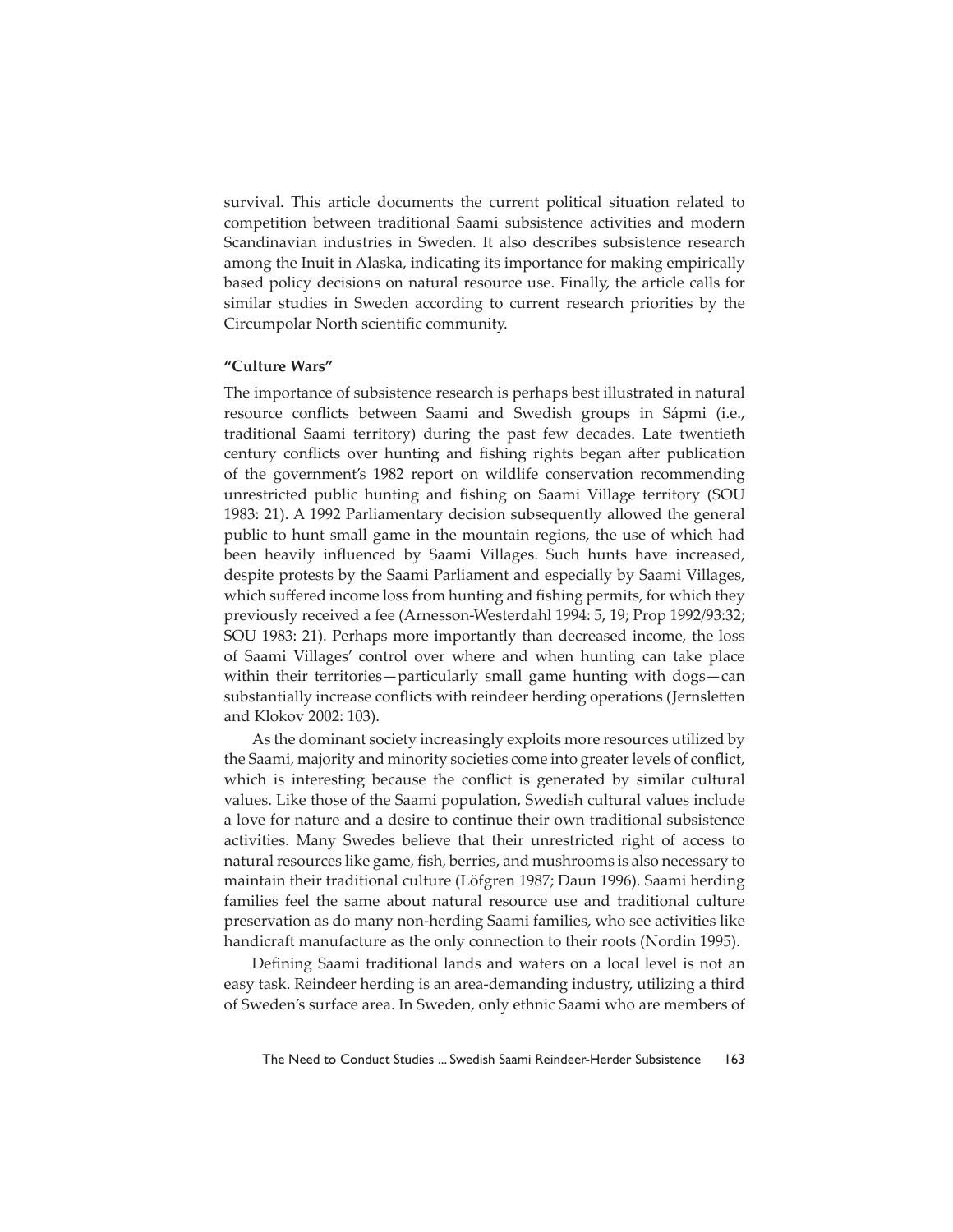Saami Villages can herd reindeer (Prop 92/93: 32), although some Scandinavian families (e.g., the Swedish Royal Family and traditional farming families along the Finnish border) can own reindeer. Both Saami and non-Saami may engage in reindeer herding activities, but the concessions are always held by a Saami who is a member of an official Saami Village (Jernsletten and Beach 2006). Saami Villages are limited by Swedish law in the number of reindeer they can support on their herding territories. Although Sweden defines Saami reindeer herding as an Indigenous enterprise, ethnic Saami and Scandinavian industries, such as tourism and forestry respectively, occur in herding areas, often competing for the land (Sikku 1995).

Swedish Saami reindeer herding is regulated primarily through two historical borders—the Saami Territory Border and the Cultivation Limit. The Swedish Crown created the Saami Territory Border (*lappmarkgräns*) in the 1750s for policy decisions about Saami industries in the forest region, and to limit conflicts with Scandinavians who initially inhabited the coastal area. The Cultivation Limit (*odlingsgräns*) was established by the Crown a century later, again to limit the impact on reindeer herding of immigrant Scandinavian settlers who had moved into the mountain areas, ignoring the Saami Territory Border (Lundmark 1998). Most of the conflict between herding and other interests takes place during the winter in the forests to the east of the Cultivation Limit (the Winter Pasturage Area), although competition is increasing west of the boundary as well.

The legal situation is complex partly because Swedish legislation recognizes three different types of reindeer herding: forest, concession, and mountain. Forest reindeer herds remain west of the Saami Territory Border the entire year, but during winter they may graze east of it. Forest reindeer herding does not involve the long-distance spring and fall migrations between summer pasturage in the mountains and winter pasturage in the forests that characterize mountain reindeer herding. Mountain reindeer herding may be conducted west of the Cultivation Limit during the entire year; however, herds graze in the forests east of the Cultivation Limit (the Winter Pasturage Area) only during the officially designated winter season from October to April. Finally, Concession Area herding along the Finnish border represents a traditional, but not Indigenous, nineteenth century form of reindeer management, in which both Saami and Scandinavian farmers own reindeer.

In the decade since the small game law was passed by Parliament, Swedish interests have increased their access to land and natural resources at the cost of Saami rights, according to the Saami Parliament. Its statement criticized the Swedish government for not understanding how increased majority use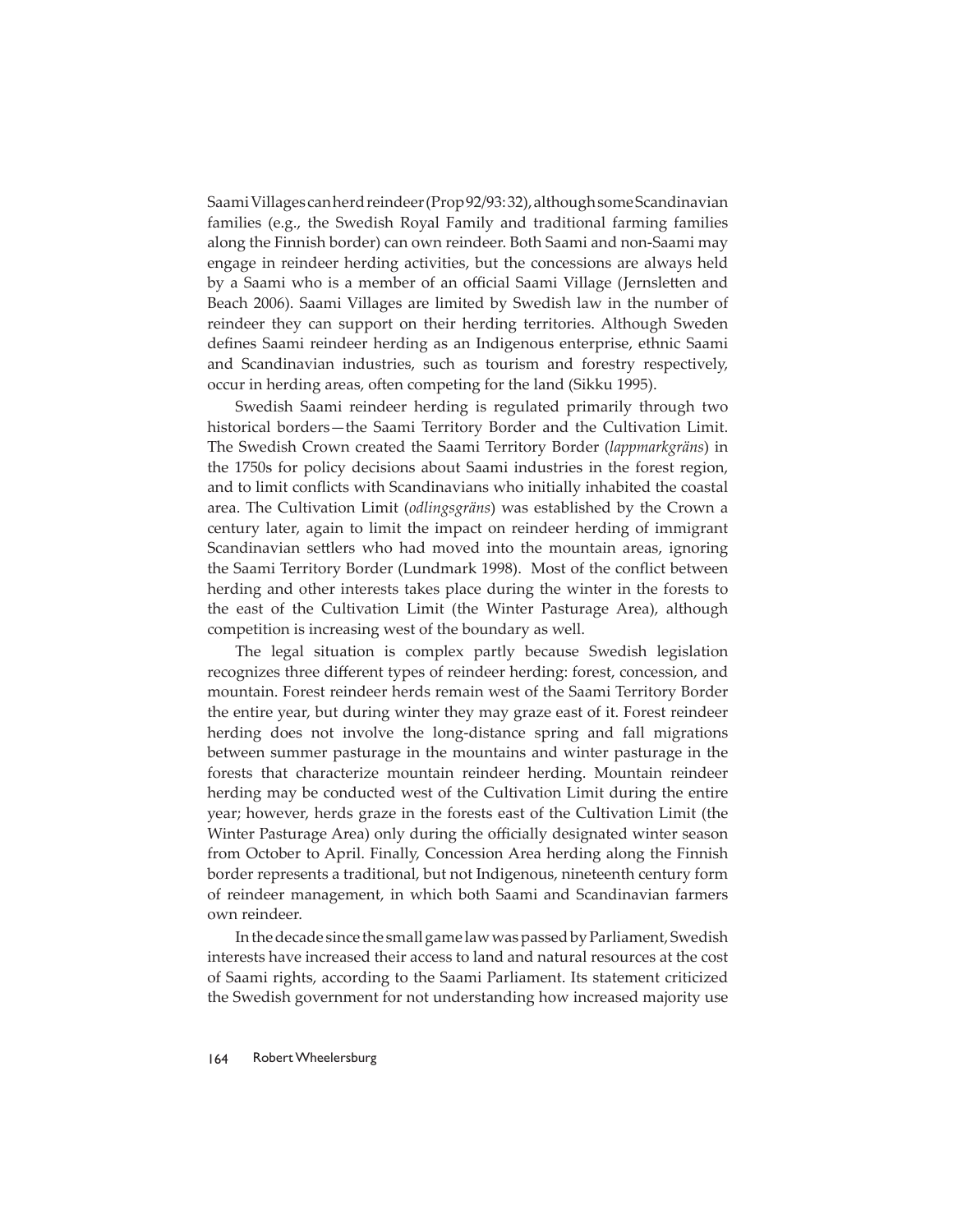influences minority access to hunting and fishing in the reindeer herding area (Sarri 2003). That failure to study the situation may be ending, however. The Swedish government appointed a special investigator to determine whether the country was in compliance with the European Community's International Labour Organization (ILO) Convention No. 169 Concerning Indigenous and Tribal Peoples in Independent Countries. The Convention requires governments to "safeguard" the traditional land and natural resource use rights of Indigenous peoples within their borders, especially on territories that have been used for many generations. The ILO considers such protection key to allowing Indigenous minority cultures to thrive, and Sweden has identified Saami reindeer herding and its associated traditional subsistence practices as subject to the ILO provisions, as have other countries in which Saami live, such as Finland (Finnish Sami Parliament 1997). In his 1999 report, the investigator stated that Sweden is not in compliance with the ILO because:

> the Convention requires states to recognize the "rights of ownership and possession" of the peoples concerned over the land which they "traditionally occupy" [,which] denotes land that indigenous people have traditionally had access to for their subsistence and traditional activities … must primarily apply to the parts of the [Winter Pasturage Area] that the [Swedish] state has owned in modern times. However, the boundaries of these areas are unclear and must be established … the Convention does assume that the land rights reach a certain minimum level [that] corresponds to right of use and possession of land with strong protection under the law. The Sami land use rights that apply today do not reach this minimum level since the Sami are forced to tolerate considerable encroachments on their reindeer breeding rights. (SOU 1999: 25–26)

The investigator's conclusion was that to comply with the Convention, Sweden would have to better define those boundaries, recognize Saami rights within them, and facilitate Saami self-determination on the defined traditional lands.

In order to more fully define Saami traditional lands for which they would receive Indigenous use rights protection under the auspices of the European Community, Sweden created a border delineation commission (*Gränsdragningskommission*) responsible to the State Agricultural Ministry, which regulates reindeer herding. In its deliberations, the commission determined that the Saami reindeer herding area contains two boundaries.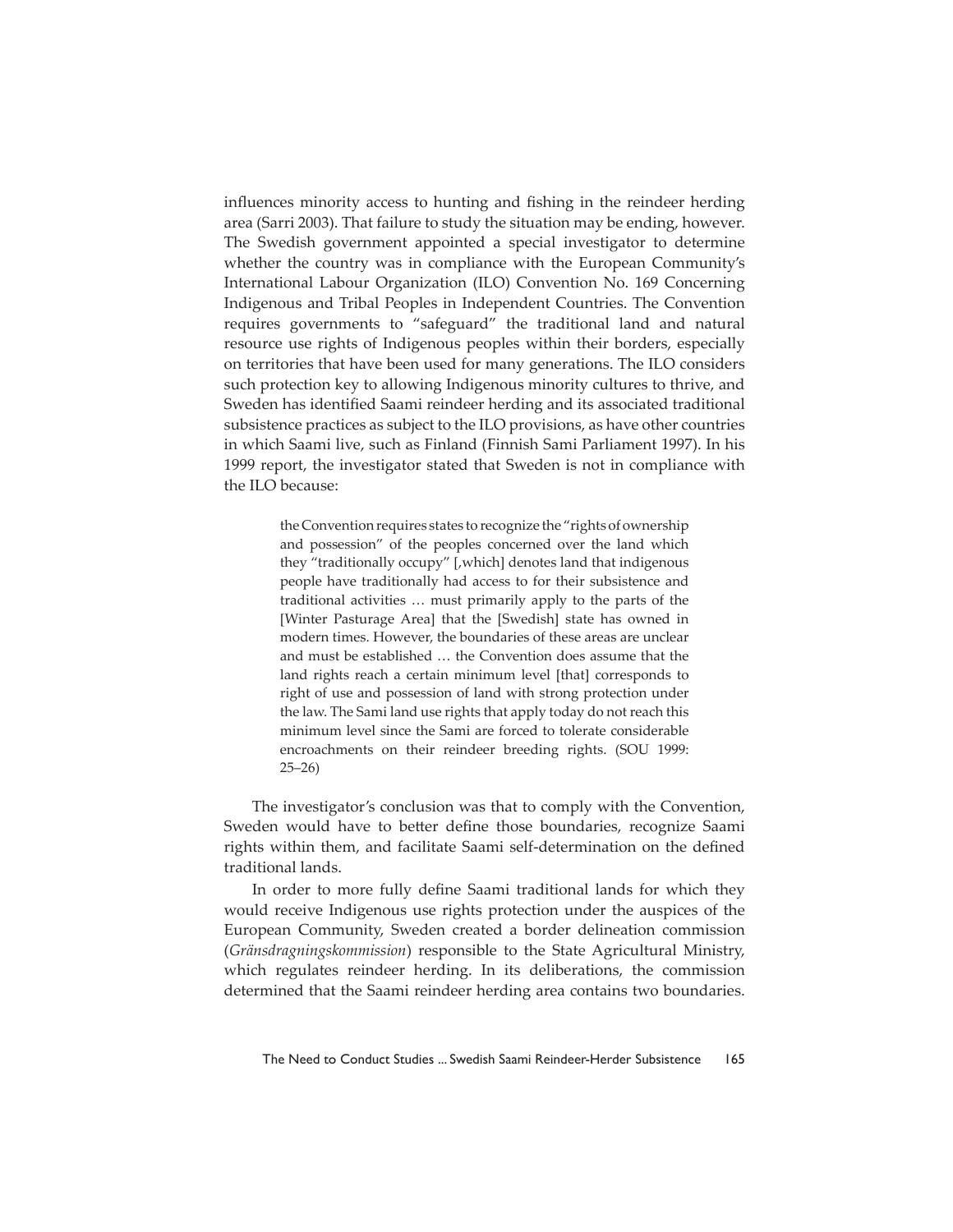The "outer boundary" consists of those lands and waters Saami herders use during the period from October to April, known collectively as the Winter Pasturage Area (a legal concept that specifies geographic and chronological boundaries within which Saami have protected access ) (SOU 2006). It is in the outer boundary—during the winter when Saami herders operate in the forest areas and along the Bothnic Coast—that they are most in conflict with Scandinavian land owners, whether private or corporate. As the commission indicated, the outer boundary consists of those lands where Saami have had historical "access for their *subsistence* and traditional activities [i.e. reindeer herding]" (SOU 2006: 33).

Within the Commission's second boundary, the "inner boundary," exist those territories to which Saami herders are entitled to Indigenous use rights under the European Community's ILO convention. The inner boundary establishes the demarcation between those lands that Saami herders have traditionally *occupied*, and those lands to which they have had historical *access* for their subsistence and traditional activities (the outer boundary) (SOU 2006: 33). In other words, those lands and waters in the outer boundary to which Saami herders have had access, but not occupied, are not subject to Indigenous use rights as these lands and waters have been shared with Scandinavian economic interests for centuries. To establish the inner boundary the commission used historical documents, especially legislative and court records. Relevant documents included those Royal decrees that created the Saami Territory Border and the Cultivation Limit, along with Parliamentary legislation especially the Reindeer Husbandry Acts of 1928, 1971, and 1989. Essentially, the commission's finding to conform to the European Community ILO Convention was that, within the inner boundary—primarily public lands in the mountains where the herds are located in the summer—Saami herders have unrestricted, Indigenous access to lands and waters by Swedish law.

The commission produced a map depicting their recommendations dividing the Swedish reindeer herding area into four categories of territories utilized by Saami Villages. The first category consists of those lands and waters to which there are "proven reindeer grazing right[s]," comprising all territories within the Cultivation Limit, the Saami Territory Border, and the vast majority of the mountains within the reindeer grazing area. While not specified by the report, essentially the first category includes all of the lands and waters within the inner boundary and subject to Indigenous use rights. The commission's second category of territory contains those lands and waters used by Saami herders that do not have proven reindeer grazing rights, but where there is a "high probability that they exist." The second category is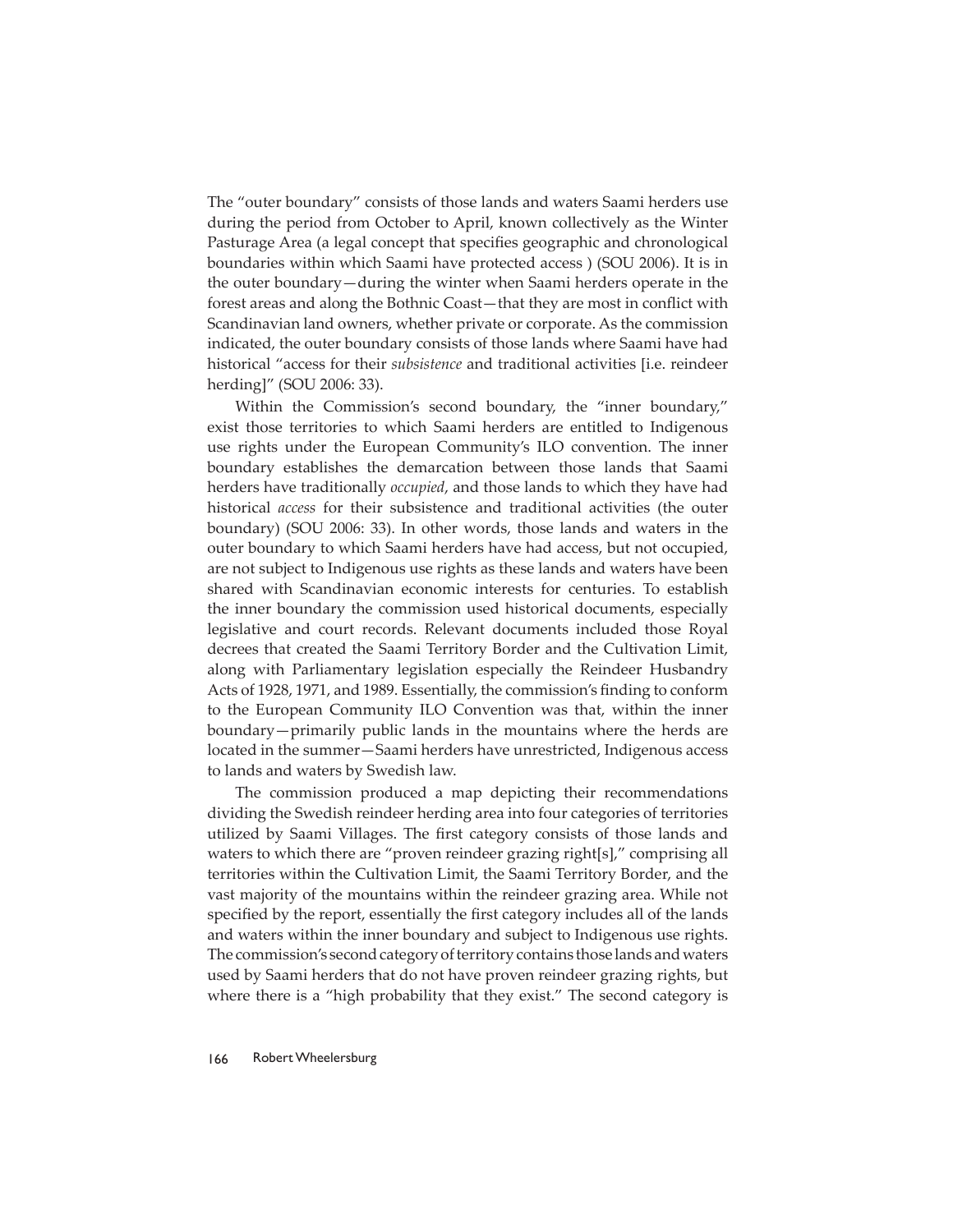not uniform throughout the region, and in the north it consists of most of the lands between the Saami Territory Border and the Bothnic Coast, while the southern section contains only a limited amount of the second category, mostly on its western portion. Category three territories are those lands and waters claimed by Saami herders, but where a grazing right has not been proven and with a "low probability" that such a right exists. Third category territories exist on the eastern portion of the northern and southern sections, although there are much larger territories in the latter. The fourth category is those territories where no reindeer grazing right exists, which includes a small area in the north and most of the southern section. A fifth category, described by the commission as out of their jurisdiction constitutionally, is those territories currently involved in litigation (SOU 2006: 33–46).

Although the commission maintained that these categories were recommendations that did not carry the power of law, their creation by an official government body provides very strong evidence for future legal decisions on Saami use rights. Such commission findings have been used in the past in Saami legal proceedings perhaps typified best by Major Peter Schnitler's *Grenseeksaminasjonsprotokoller* [Border investigation logbooks] from the mid-eighteenth century. The resulting official records have been used to establish the Norwegian–Swedish border that limited Saami crossborder migrations (although that right was established later). The records have also formed the basis for legal decisions about Saami land ownership and reindeer grazing rights for centuries (Kvist 1989).

Lacking knowledge about the resources used by Saami herding families in subsistence hinders an understanding about the importance of such resources and prevents reaching solutions between the minority and majority populations in northern Sweden. A recent study (MacNeil 2006) illustrated that the more information obtained by parties on both sides of the resource conflict, the easier it is to reach a mutually satisfactory resolution. In interviews with both reindeer herders and small foresters, both sides believed that more information about pastoralism, resource use, and traditional Saami culture would lead to a reduction of conflicts and allow mediation efforts to achieve out-of-court agreements for cooperative use of lands and waters within the outer boundary. As the border commission stated, it is in the outer boundary that the majority of conflicts occur because it is in precisely that region where Saami do not have Indigenous protections, and centuries of occupation and use by Scandinavians competes for legitimacy with reindeer herding.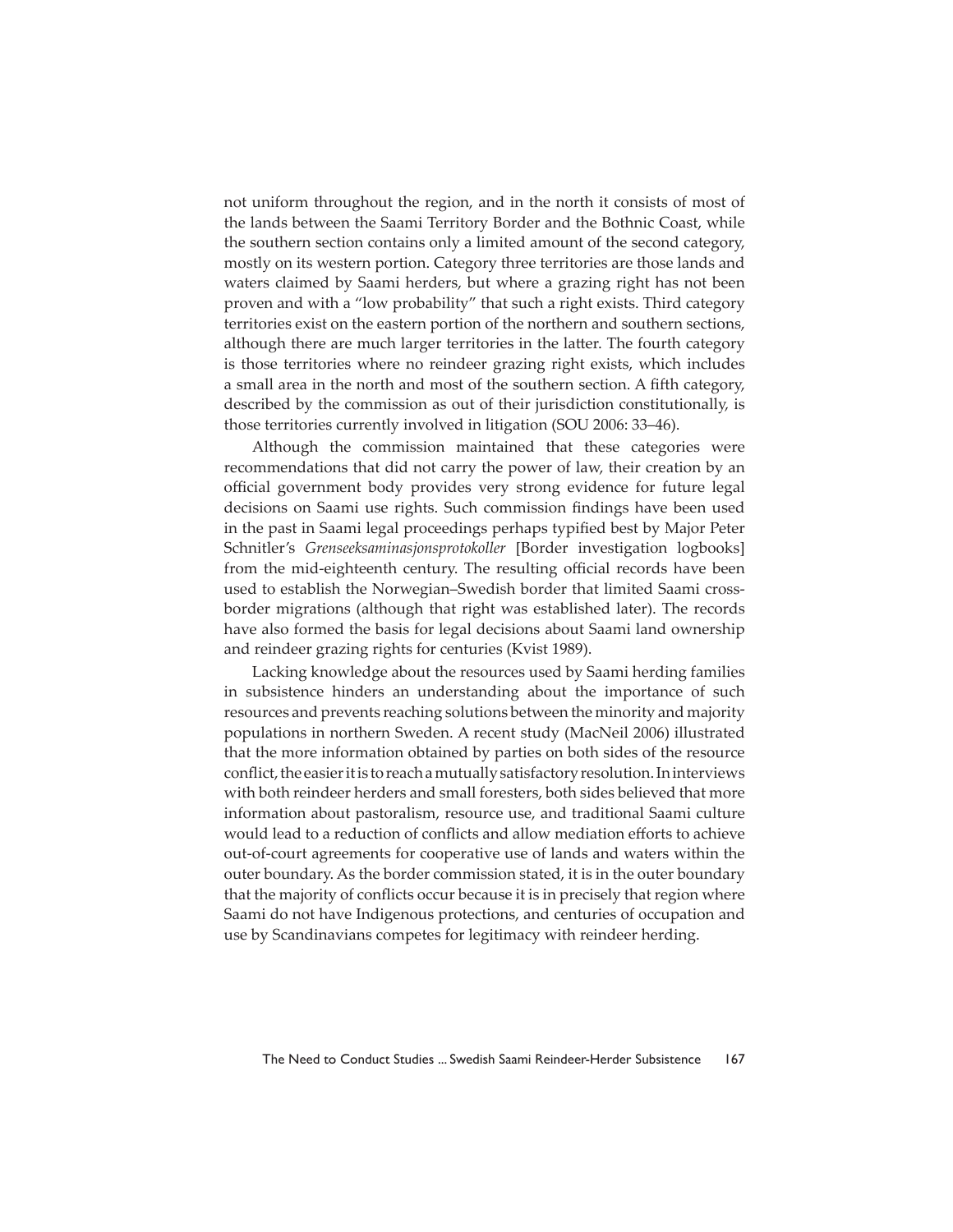# **Conflict History**

Swedish and Saami competition for land and water use rights can be explained by conflict theory, which models the social relationships between dominant and minority groups as a struggle over scarce resources (Dahrendorf 1959, 1990). Such conflicts are often unbalanced because the dominant group has the legitimacy, authority, and coercive power to control access to natural resources. Typically, the loss of access by the minority results in their dissatisfaction with the disposition of resources, and an ultimate questioning of the dominant group's legitimacy to restrict minority access to those resources.

The relationships between specific dominant and minority groups in the Arctic have often been shaped by the historical particulars of their initial contact (Healey 1998). Clearly, historical and modern Swedish and Saami relations were characteristic of a core-periphery model (Wolf 1982). From the mid-1500s until the mid-1800s, Saami groups formed an extractive industry for the dominant society by harvesting natural resources in harsh environments that Swedes could not exploit, paying tribute with those natural resources (such as fur) to the Crown through taxation and trade (Lundmark 1982; Wheelersburg 1991b; Wheelersburg and Kvist 1996). Goods provided by Saami reindeer hunters/herders, who at the time were the only ones capable of sustained and profitable economic pursuits in northern Sweden, provided the raw materials necessary for the emerging Swedish Crown to participate in trading systems such as the Hanseatic League (Hansen 1984). That relationship between the dominant and minority societies lasted for centuries, possibly resulting in the transition of the Saami economy from reindeer hunting to reindeer herding in the seventeenth century (Lundmark 1982).

During the past century and a half, conflicts between the various ethnic groups using land and natural resources in northern Sweden increased as the Scandinavian population there grew. Scandinavian colonization of the region initially consisted of merchants, civil servants, and missionaries who functioned both as economic middlemen and government agents. Eventually, Scandinavians brought other industries to the region such as mining, farming, tar manufacture, and seal hunting, building large settlements primarily along the coast, which was an extension of the core. Coastal cities like Umeå and Luleå became their own centres, from which the immigrant Scandinavians began to exploit resources in the periphery themselves (Friedmann 1973). The core-periphery relationship gradually broke down with progressive regional development and population expansion into the interior, along river valleys into the forests and mountains along the Norwegian border.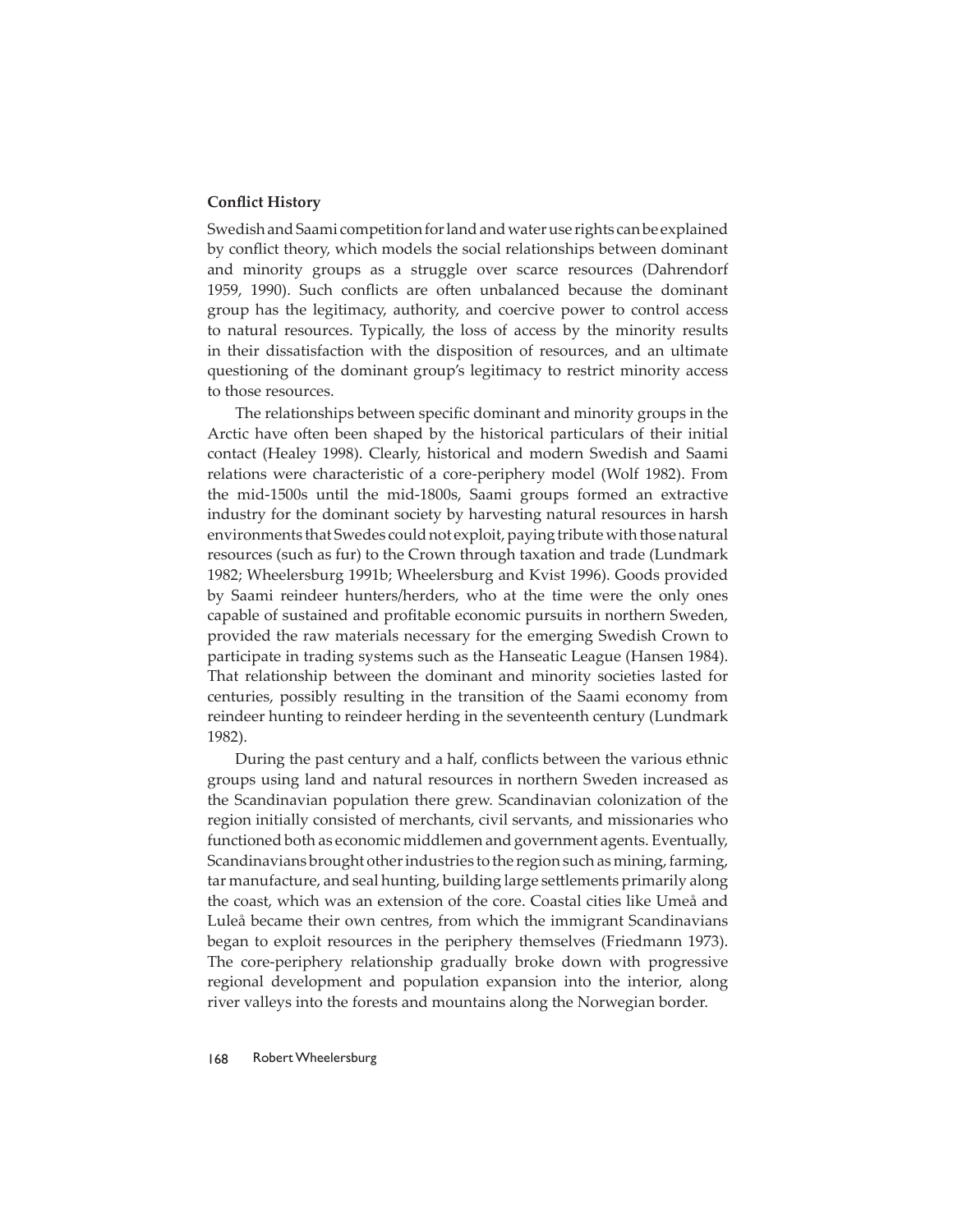In the twentieth century, expanding markets, new technologies, innovative resource use (e.g., hydroelectric power), transportation improvements, and modern regional development policies increased colonization in the periphery (Wheelersburg 1994). Although there was competition previously, conflicts intensified from several sources following World War II. Mechanized forestry cleared large timber tracts, destroying important winter pasturage for reindeer. Increased vehicular traffic created a massive road network that paved over huge amounts of pasturage and disrupted migration routes. The growth in hydroelectric power generation along northern rivers flooded grazing land and changed migration routes (Johansson and Lundgren 1998: 27–30).

A 1992 study of land use in two northern Swedish Saami Villages showed that the conflicts between reindeer herding and modern industries varied between regions (Bäck et al., 1992: 84–85), although the overall level of conflict had increased throughout the grazing area. In Sirkas Saami Village, forestry was the major source of conflict, with hydroelectric power a close second. Housing and road construction, along with mining, were the primary sources of conflict in Gahbna Saami Village. The greatest conflicts occurred near built-up areas like Kiruna, where reindeer migrate between winter and summer pasturage through routes now constricted by residential, industry, and transportation infrastructures. Conflicts also took place in the southeastern portion of most Saami Villages (the Winter Pasturage Area), where forestry, vehicular traffic, and hydroelectric power generation was the most land and water intensive.

The poor profitability of reindeer herding when compared to other industries in northern Sweden represents an underlying theme of Swedish economic studies in the late twentieth century. Swedish universities and government agencies periodically assert that reindeer herding prevents full development of those "more productive" industries, like forestry. Critics point to subsidies that Saami Villages and individual herders receive from the government for the reindeer meat industry. Herders also receive compensation for road, rail, or predator-killed reindeer. A 1998 study indicated that the average herder received 6.5 Swedish Crowns (2008 value = \$1 Canadian or American) for every Crown of income produced, making herding extremely unprofitable compared to other industries that could utilize the same territories. That conclusion implied that Indigenous industries are even more unprofitable since they prevent the economic growth of profitable industries. The bottom line for Swedish economists is that reindeer herding is viable only for minority cultural protection (Johansson and Lundgren 1998).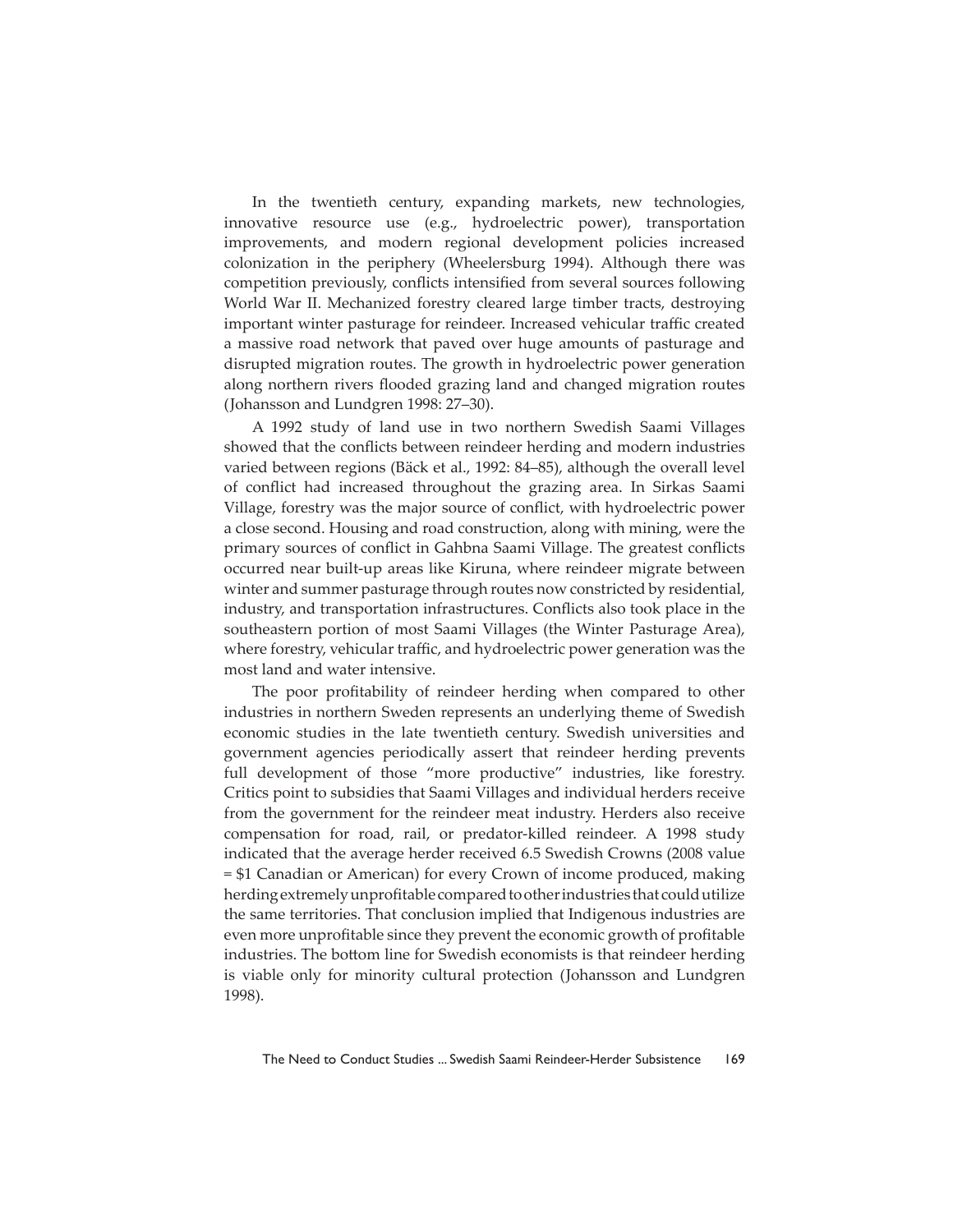## **Need for Subsistence Studies**

Despite the polarized views on both sides of the conflict, the lack of relevant data on Saami subsistence does not allow for informed political decisions about natural resource use. Although many Swedish provincial governments contain "reindeer units," these and other similar entities have not conducted comprehensive studies of subsistence. For example, in Västerbotten Province, studies of land and water use during the 1990s provided a broad-brush overview, but the resulting maps and data were not focused on subsistence activities (Sikku 1995). These studies were similar to those conducted in other parts of Sápmi (e.g., Robinson and Kassam 1998), which also presented large-scale data on economic and cultural activities and their relation to land use. None of these studies, however, developed data on subsistence behaviour and its relationship to specific tracts of land. The types of subsistence studies needed, and their importance in natural resource management, are illustrated by the State of Alaska.

In Alaska, conflicts over natural resource use rights between Indigenous and other Arctic resource users are resolved largely through the political process, based upon an elaborate subsistence research database. Before 1980, limited information on Alaskan Native subsistence consisted of historical documents, isolated social and natural science studies, and incomplete government records (Usher and Wenzel 1987). These fragmentary sources did not provide reliable, comprehensive information on Native subsistence required for resource management, environmental impact assessment, and private claims. Since 1980, the Alaskan Division of Subsistence has studied hundreds of Native communities with a staff of social scientists, biologists, statisticians, computer scientists, social workers, planners, and Native informants. After only a decade, the Division's products provided the background needed to create and reform legislation protecting Native natural resource use, while giving other Alaskan residents fair access (Fall 1990:68–69).

Subsistence studies in Alaska revealed an important hidden economy for many rural communities in the 1980s in which fishing, hunting, and collecting were central activities. Native Alaskans consumed about 300–400 pounds of subsistence products per capita per year, or about one pound per person per day. In these mixed subsistence-market economies, households were supported by the wage labour of some family members, which enabled others to hunt or fish full time. The combination of subsistence and wage labour formed the economic basis to preserve Native cultural activities, invigorated social institutions, and maintained traditional values among Native communities. Producing and sharing subsistence foods integrated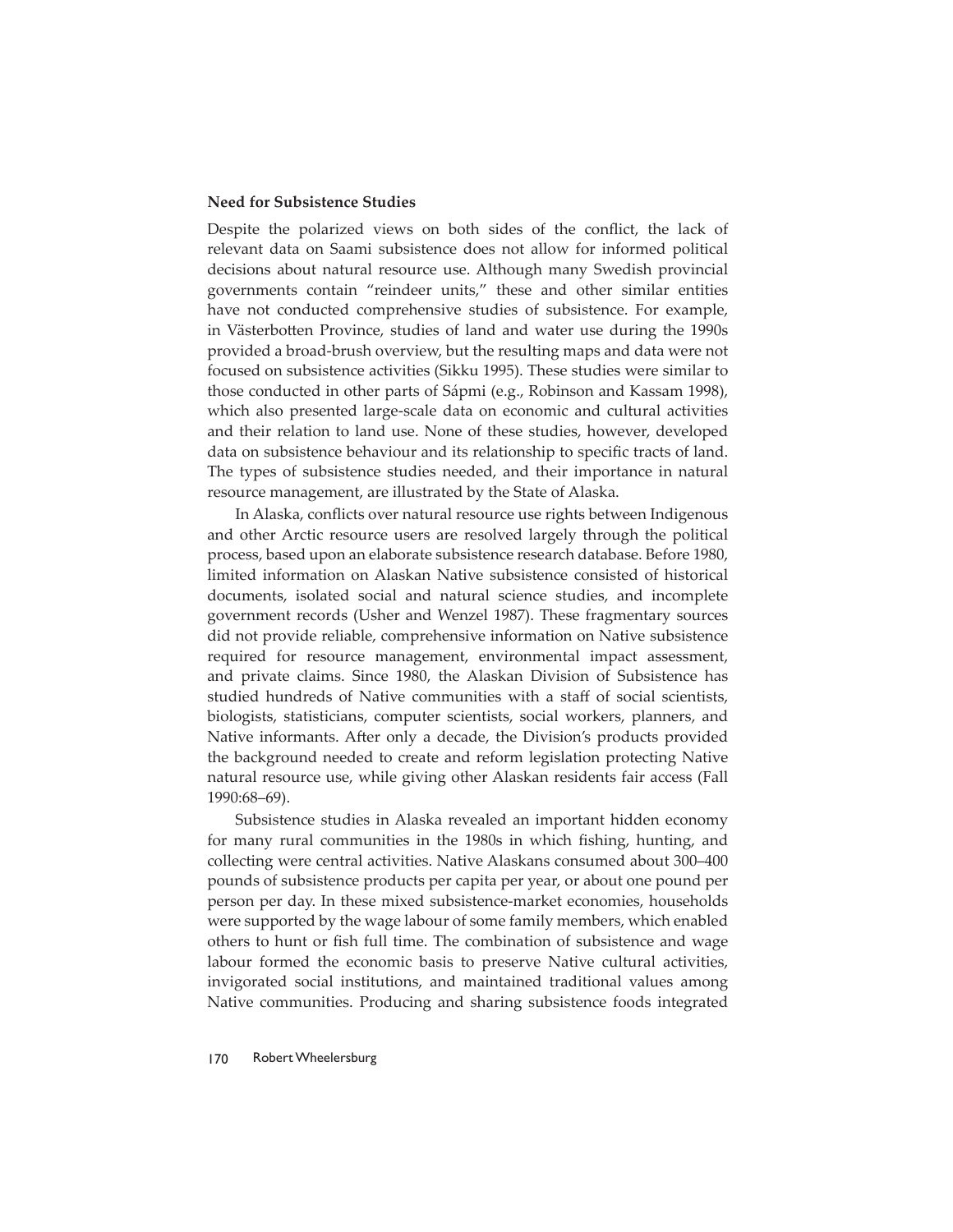families, communities, and regions, illustrated in oral traditions about hunting, sharing, and respect for nature (Wolfe and Walker 1987; Fall 1990: 68, 80–81; Brown and Burch 1992). Many of these natural resources, especially food, were shared along extended family lines, which integrated families and communities on economic, social, and ideological grounds (Ellana et al. 1986; Kruse 1986; Smith and Wright 1989; Condon et al. 1995).

Socio-economic characteristics such as age, education, and gender, along with cultural values, influenced who participated in traditional subsistence activities. For example, generational differences among Indigenous northern communities created perception differences about subsistence activities, which determined how much time and resources individuals spent on them. For example, Inuit males over forty years of age believed subsistence pursuits were economically important as a source of food and raw materials. Consequently, older hunters spent more time and resources on subsistence pursuits, possessed more equipment, and were more successful than younger hunters who did not perceive subsistence to be as important. As a result, older hunters produced most of the natural resources consumed by Native Alaskan communities.

Younger Inuit were not as active in subsistence activities due to several factors, including a Western-style education that prepared young people for wage labour, instead of gaining Indigenous knowledge on natural resource exploitation. Thus, many younger hunters lacked the knowledge to be successful in the more difficult subsistence tasks like whaling. Younger Inuit were also exposed to modern behaviours at an early age including organized sports, which competed with traditional activities, and processed foods, which decreased preference for wild foods. Also, younger males were less motivated to engage in traditional behaviours like subsistence, because they felt their society no longer valued them. Thus, survival of traditional cultures, especially values like sharing, were threatened by the lack of subsistence activity by young Inuit (Kruse 1986; Smith and Wright 1989; Condon 1995).

Studies suggested a dependency relationship between subsistence and wage labour. Among some Inupiat communities, households with larger incomes ate more wild foods because they could purchase more expensive equipment, which improved the efficiency of individual hunters. For example, aircraft reduced the amount of travel time to resource areas allowing more time for resource acquisition. Although traditional subsistence activities required cash, investing capital on equipment ultimately lowered the labour costs of hunting and fishing. Paradoxically, while the wage earner was not participating substantially in subsistence activities, households with higher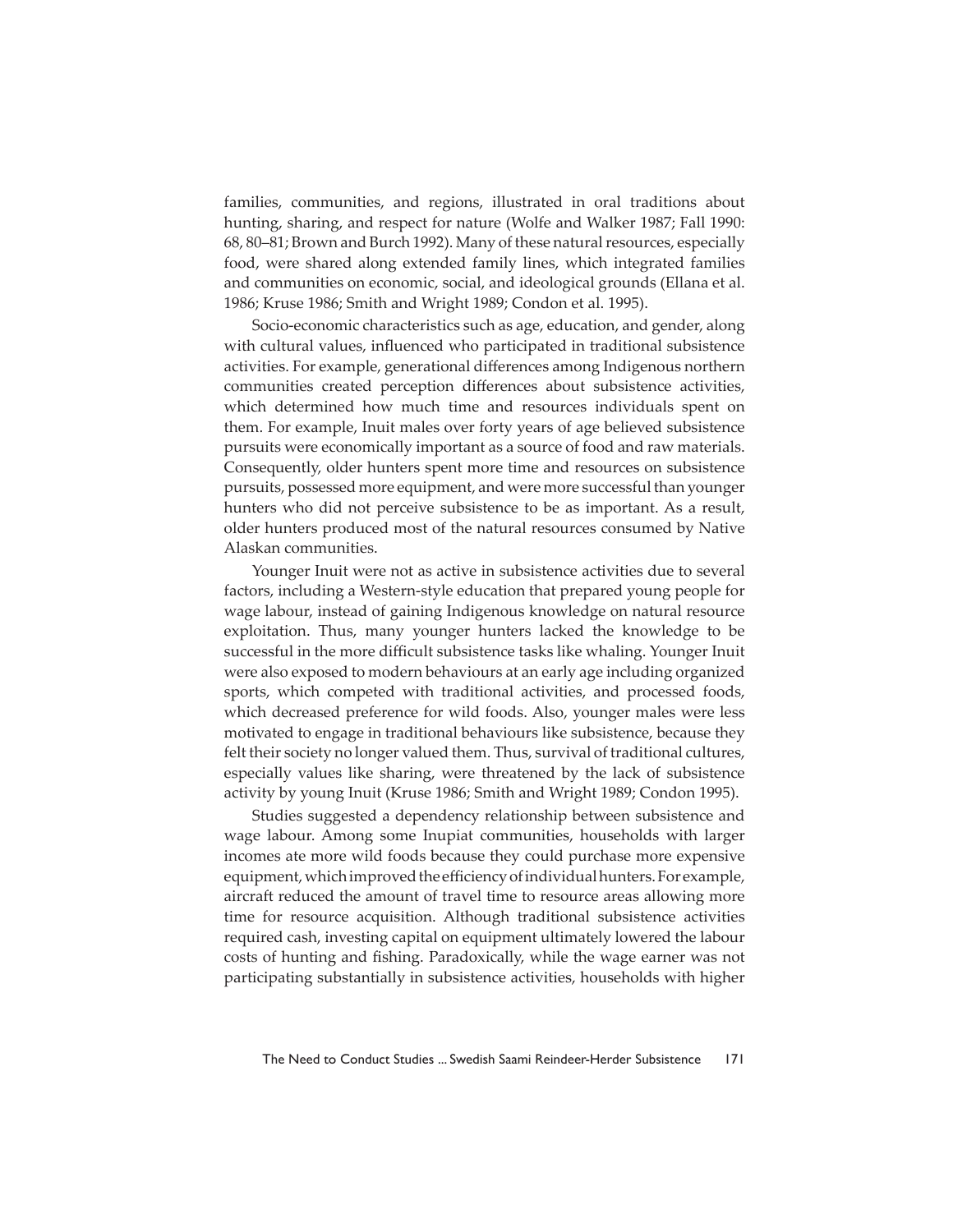incomes had greater natural resource production (Wolfe 1986; Pelto 1987; Krupnik 1993).

The gender makeup of households also influenced the amount of subsistence activities Native families pursued. Inuit households required at least one wage earner, which most often was a female. To achieve highpaying professional occupations, women often needed more education and training than men, who worked seasonal jobs like construction requiring little formal education. Consequently, female wage earners often supplied the cash to purchase expensive modern hunting and fishing equipment, especially transport means like snowmobiles, and the fuel to run them. Yet, in Native Alaskan households with subsistence economies, women retained important roles. For example, Alaskan Inuit salmon-fishing camps were formed by female-based extended families, with senior women supervising the processing and distribution of the catch (Fall 1990:78). Despite more regular wage labour, Inupiat women often conducted subsistence activities at home during the evening and on weekends. Inupiat females sometimes worked two jobs, one for wage labour and the other for traditional activities. The reason for their participation in traditional pursuits may have been that Native women had conservative attitudes toward subsistence, viewing it as a way to maintain community ties through home-based activities such as handicraft and wild food preparation (Wolfe 1986; Nordin 1995).

## **Sweden and Subsistence Studies**

In contrast to Alaska, the lack of systematic research in Sweden prevents both dominant and minority organizations from understanding the importance of traditional subsistence activities among Saami reindeer herders. In Norway, subsistence research and local knowledge are helping shape natural resource management (Eythórsson 2001), as catch interviews help establish commercial fish prices and limits (Maurstad 2001). An earlier Norwegian study included an opinion survey of fifty-eight Saami herders and family members about the *perceived* importance of Saami hunting and fishing. More than half the respondents believed that hunting and fi shing were important to herding families. Yet, they were divided as to why it was important. A quarter said they received income from hunting or fishing. A fifth responded that hunting and fishing protected Saami culture, while a third contended that they were important recreational activities (Lasko 1994: 47–52, 61–66). Although the Norwegian study revealed attitudes about Saami subsistence, the opinion survey did not provide reliable data on the *actual* importance of subsistence as a source of income, cultural protection, or recreation.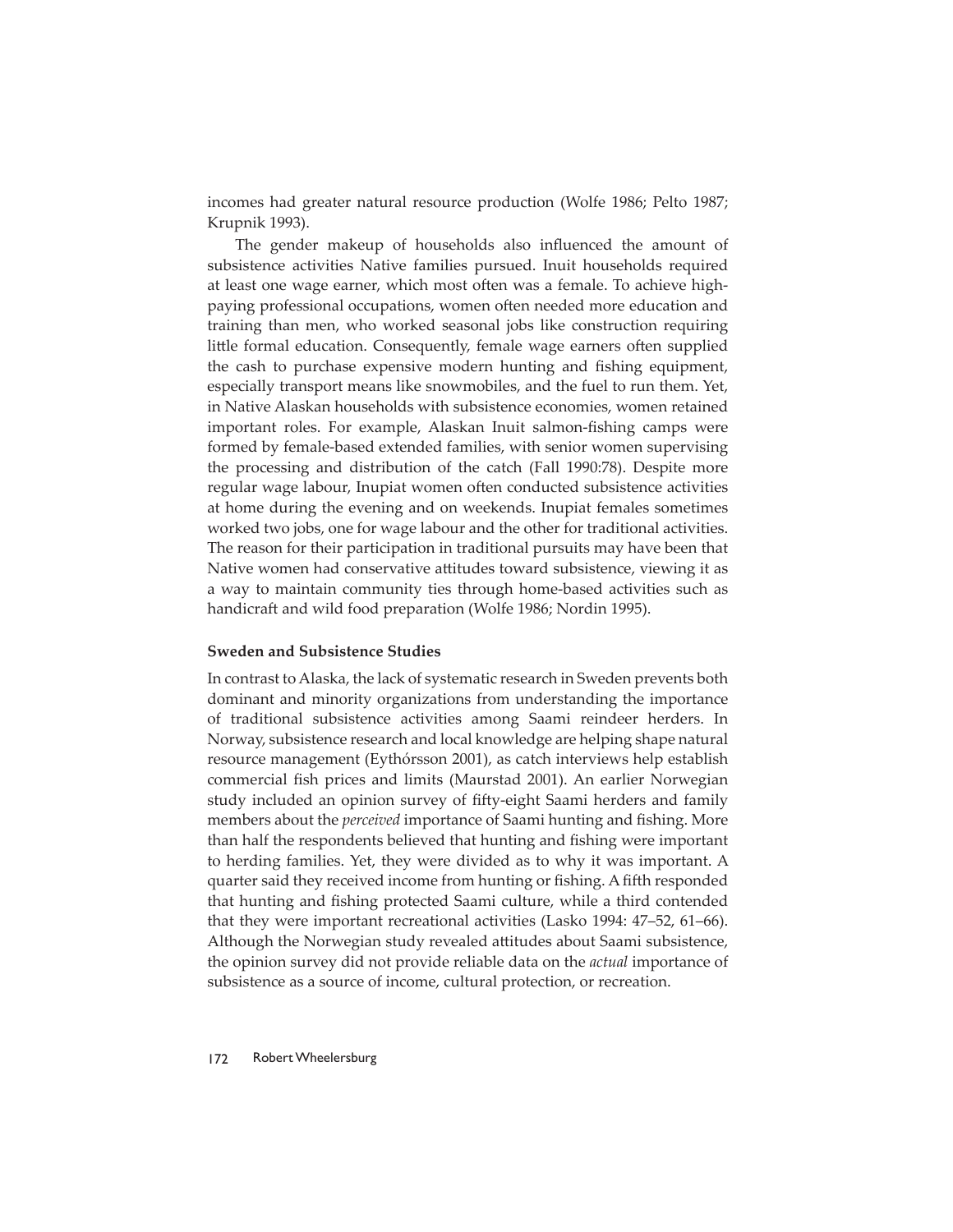Because there is no comprehensive, scientific study of natural resource use among Saami herding families, the economic, social, and ideological importance of traditional subsistence activities in Sweden remains hidden. Recent changes in Saami-herding-family gender roles illustrate the importance of such research. During the second half of the twentieth century, modern herding techniques disconnected Saami women from the reindeer industry. As reindeer herding became more mechanized and oriented toward commercial meat production, males began to dominate the industry. Predominately female activities like milking, migrating, taming reindeer, and manufacturing clothing were subsequently lost or taken over by males (Ingold 1980: 182–184; Campbell 1982: 33; Lundmark 1982: 103–105; Beach 1982: 127; Wheelersburg 1991a: 130–131). As a result, female participation in pastoralism decreased significantly, leading to the loss of economic power and status for females in the herding society (Amft 2000).

The combination of female role and status loss in reindeer herding, along with the need for women to obtain formal education to secure wage labour, created gender-based demographic differences among Saami herders. For example, the age group between twenty and sixty in herding villages normally has significantly more males than females, with a greater proportion of unmarried males than females (or Saami males married to non-Saami females) (Gustavsson 1985:19; 1989). Those numbers indicate outmigration of women seeking greater economic and social opportunities than they have in areas where male dominated industries like reindeer herding (and for Scandinavians, forestry) predominate.

The mechanization of modern reindeer management, including the elimination of the nomadic movements, has essentially removed females from actual herding work. Although women have a secondary role in reindeer herding, how that role relates to associated pastoralism, especially Saami traditional subsistence activities, is unknown. As with Alaskan Native females, traditional subsistence activities may allow Saami women to maintain social ties and to retain influence within the community. Preliminary studies show that traditional subsistence activities represent an important way for women to participate in, and conserve Saami culture by teaching it to their children. Saami mothers and Saami female relatives in households with non-Saami mothers may be the primary source of traditional education, especially for handicraft production (Nordin 1995), food preparation, and language maintenance (Svonni 1996). Additionally, income support for herding families often comes from traditional domestic activities such as baking amber cakes (*glödkakor*) for family consumption and for commercial sale (Beach 1982: 134)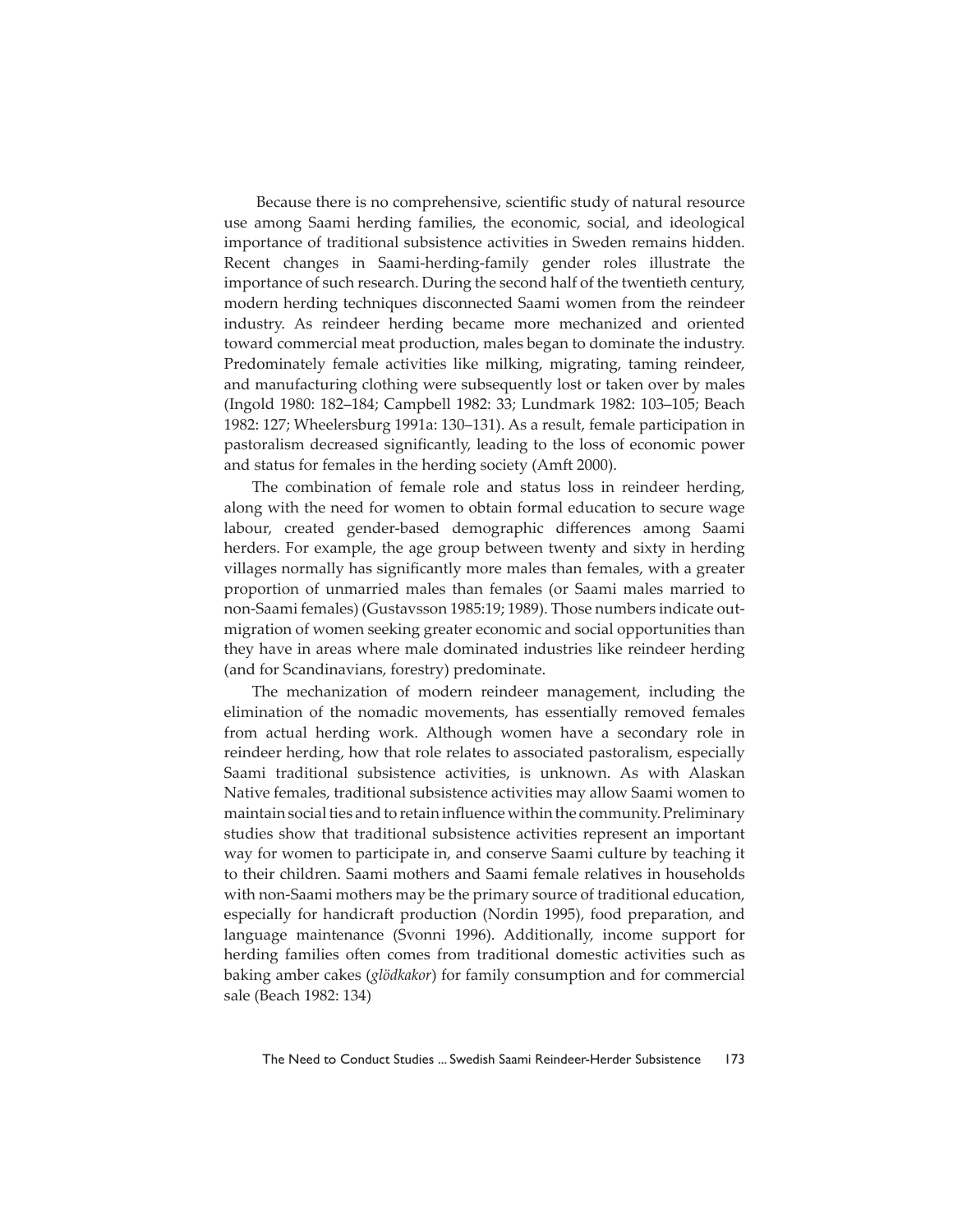# **Research Priorities**

Recent priorities for organizations charged with shaping Circumpolar North research reflect the importance of subsistence studies. Over a decade ago, the United States Arctic Research Plan called for studies on natural resource use, especially wildlife and fish harvesting. It was thought that such research could help create sustainable harvest levels to fulfill the requirements of both Indigenous Arctic residents who depend upon them for their livelihood, and members of the larger society who also use the natural resources for sport and/or commercial purposes (IARPC 1987: 153). Ultimately, conflicts for those resources would decrease due to the increase in subsistence information.

In 1995, the International Arctic Science Congress also established as one of its research priorities the theme "Rapid Cultural Changes in the Circumpolar North," in which "traditional knowledge, cultural continuity, community viability, and self determination" were cited as critical study areas (Wright and Sheehan 1996:12). The assumption was that rapid development of northern regions since World War II created conflicts between Indigenous peoples and majority societies over access to land and natural resources. In order for Indigenous communities and governmental organizations to plan future strategies for preserving traditional subsistence activities, the International Arctic Science Committee (IASC) called for further studies to understand their significance to Arctic peoples (Wright and Sheehan 1996: 116–117).

The resource use and economic development theme was also articulated as a research priority in the current United States National Science Foundation's (NSF) plan entitled "Arctic Social Sciences: Opportunities in Arctic Research," (ARCUS 1999: 15–17, 24) which called for

> better understanding ... of the characteristics of resource extraction industries and their markets and of the extent to which they affect local economies and cultures ... [because change] affects not only economic activities but settlement patterns, community social structure, regional political organization, and cultural change.

NSF's priority for understanding northern knowledge systems is important, since

> studying knowledge systems also is important for resolving conflicts over the use of natural resources. Indigenous Arctic cultures have developed systems of ecological knowledge that are effective for hunting and gathering success. Conflicts over

#### 174 Robert Wheelersburg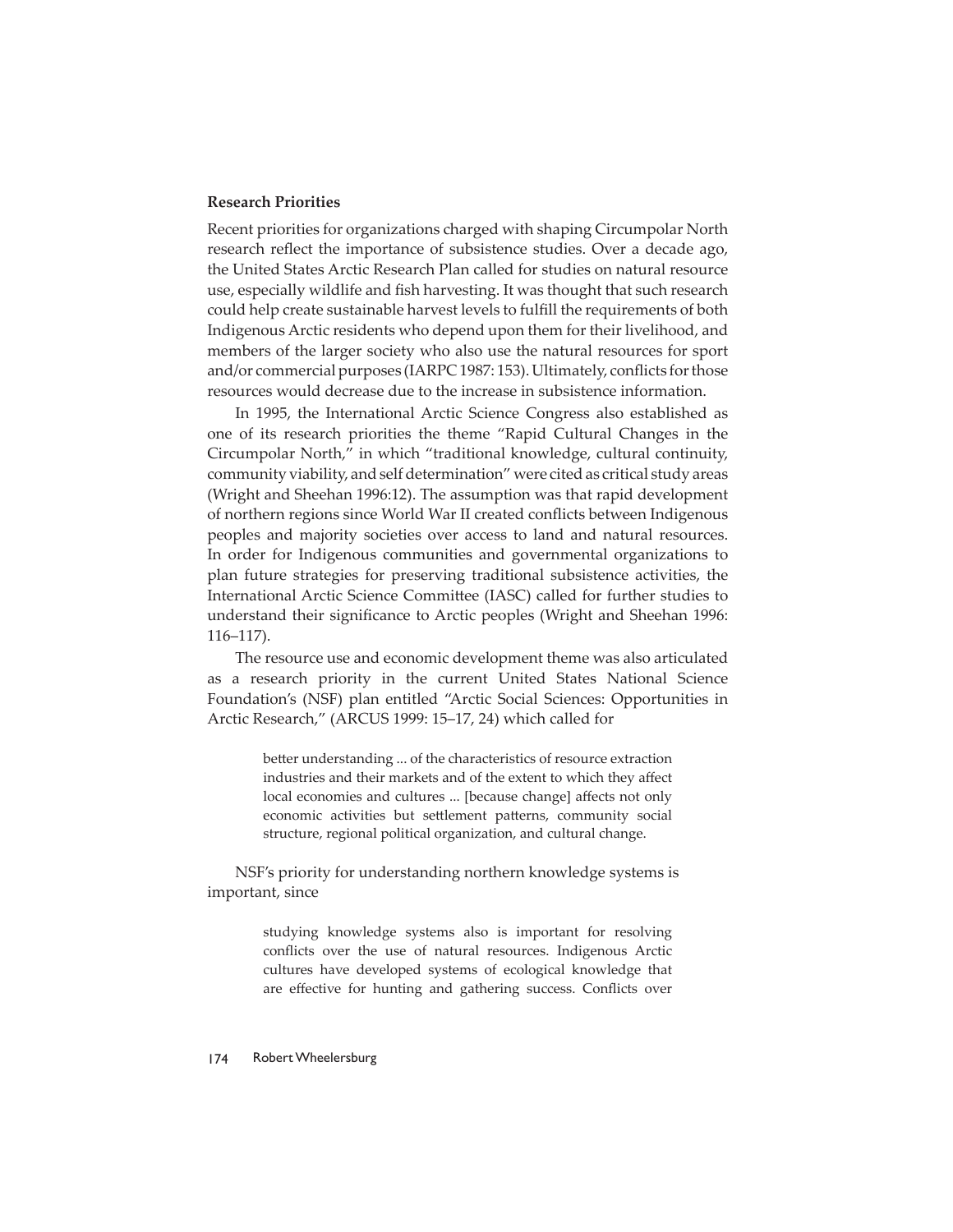resources may stem in part from different knowledge systems, and the resolution of such conflicts may depend upon an ability to bridge those differences.

Finally, a recent study by the Centre for Saami Research at Umeå University in Sweden (Sköld and Axelsson 2006: 21) concluded that

> Saami traditional knowledge and values can contribute to increased understanding for how conflicts arise within land use. In order to reach durable, unified solutions about land use it becomes important to broaden knowledge on both reindeer herding, as well as forestry and agriculture.

Considering the current political importance of resolving conflicts over natural resources, along with the priorities established by the international scientific community charged with shaping Arctic research, further study of Saami subsistence in Sweden is both timely and relevant. The resulting database could be used to help bring Sweden fully into compliance with the ILO convention. The results could also benefit northern residents by illustrating the importance of land and natural resource exploitation by the various ethnic groups living in the North, perhaps ultimately leading to increased cooperation between those groups.

# **Acknowledgements**

This project was conducted during a Fulbright Fellowship and subsequent appointment as a visiting professor, both in the former Department of Saami Studies at Umeå University, Sweden. I gratefully acknowledge the members of the department in helping develop the manuscript. I thank two anonymous reviewers for providing helpful comments on the initial draft.

#### **Author**

**Robert P. Wheelersburg** is College Professor of International Studies and associate professor of anthropology at Elizabethtown College in Elizabethtown, Pennsylvania.

#### **References**

Amft, Andrea. 2000. Sápmi i förändringens tid. En studie av svenska samers levnadsvilkor under 1900-talet ur ett genus- och ethnicitetsperspektiv. [Sápmi in a time of change: A study of Swedish Sami living conditions during the twentieth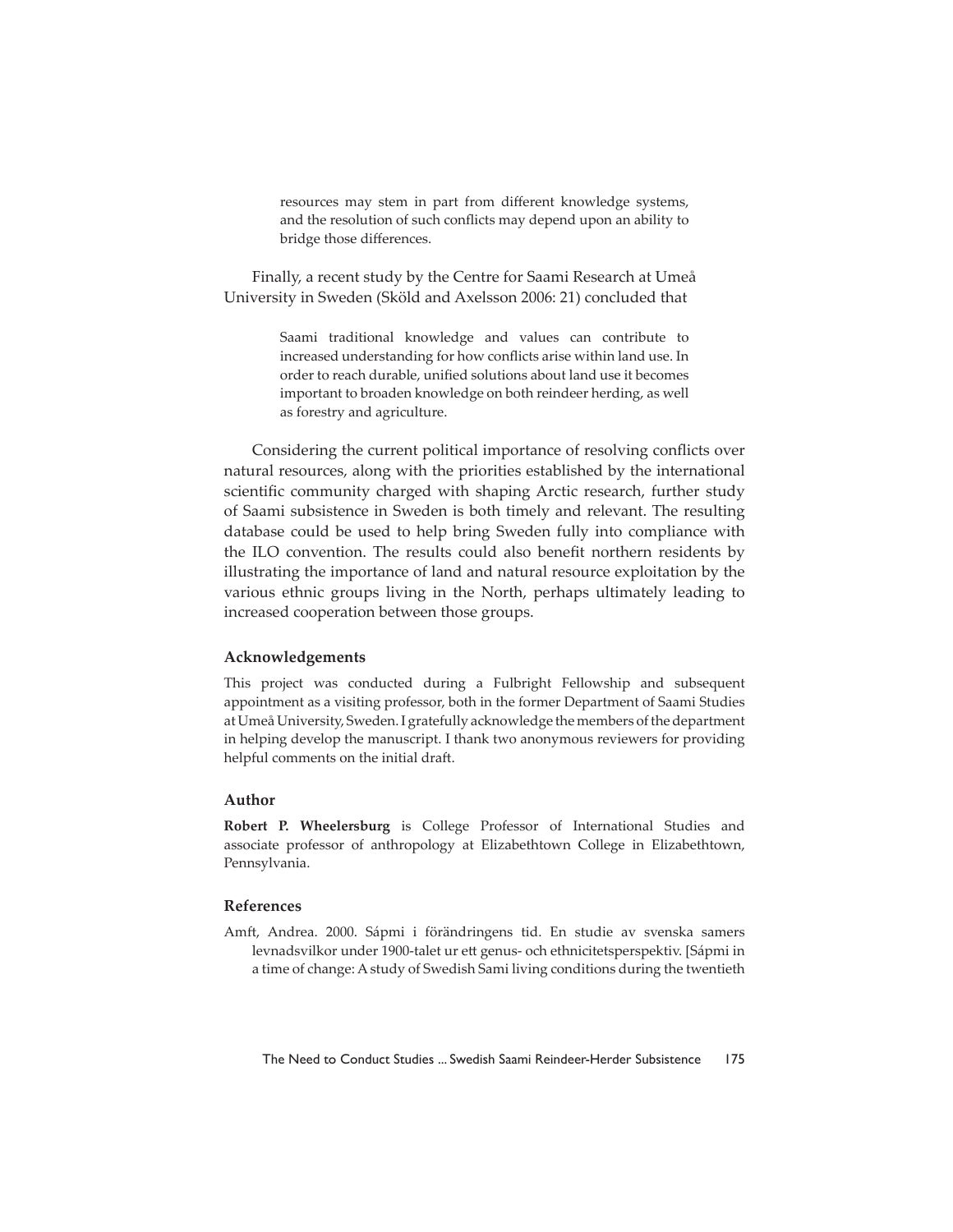century from a gender and ethnic perspective.] *Kulturens frontlinjer. Skrifter från forskningsprogrammet Kulturgräns Norr* 20. Samiska studier. Umeå University.

- ARCUS. 1999. Arctic social sciences: Opportunities in Arctic research. The Arctic Research Consortium of the U.S. Fairbanks, Alaska.
- Arnesson-Westerdahl, editor. 1994. Beslut om småviltjakten. En studie i myndighetsutövning. [Decision on small game hunting: A study in the exercise of authority.] Kiruna: Sámediggi - Sametinget.
- Bäck, Lennart, Hedblom, Malin, Josefsson, Melanie, and Rydén, Anders. 1992. Rennäringen i konflikt och samverkan. En geografisk markanvändningsoch simuleringsstudie. [The reindeer industry in conflict and cooperation. A geographical land use and simulation study.] *Forskningsrapporter från*  Kulturgeografiska institutionen Uppsala universitet, Nr. 104. Uppsala: Uppsala University.
- Bäck, Lennart 1996. Saami and Scandinavians: Natural resource competition in the Swedish reindeer herding region. In *Northern peoples, southern states. Maintaining ethnicities in the Circumpolar World*. Northern Studies I, Center for Regional Science, Umeå University, edited by Robert P. Wheelersburg. Umeå University Press, pp. 183–208.
- Beach, Hugh. 1982. The place of women in the modern Saameby. *Ymer* '82, Årgang 102, pp. 127–142.
- Bet. 1976/77: FrU43. Kulturutskottets betänkande 1976/77: 43. Om insatser för samerna. [The Cultural Committee's Report 1976/77: 43. About support for the Saami.] Stockholm: Riksdagen.
- Brown, Thomas C. and Ernest S. Burch, Jr. 1992. Estimating the economic value of subsistence harvest of wildlife in Alaska. In *Valuing wildlife resources in Alaska*. G. Peterson, C. S. Swanson, D. W. McCollum, and M. H. Thomas, editors. Prospect Heights: Westview Press.
- Campbell, Åke. 1982. *Från vildmark till bygd: Etnologisk undersökning av nybggarkulturen i Lappland före industrialismens genombrott*. [From wilderness to civilization: Ethnographic investigation of settler culture in Lapland before the breakthrough of industrialization.] Norrländska Skrifter 10. Umeå University Press.
- Condon, Richard G., Collings, Peter, and George Wenzel. 1994. The best part of life: Subsistence hunting, ethnicity, and economic adaptation among young adult Inuit males. Paper presented at the Inuit Studies Conference, June 13, 1994.
- Dahrendorf, Ralf. 1959. *Class and conflict in industrial society*. Stanford, CA: Stanford University Press.
	- ———. 1990. *The modern social confl ict: An essay on the politics of liberty*. Berkeley, CA: University of California Press.
- Daun, Åke. 1996. *Swedish mentality*. College Park: Pennsylvania State University Press.

#### 176 Robert Wheelersburg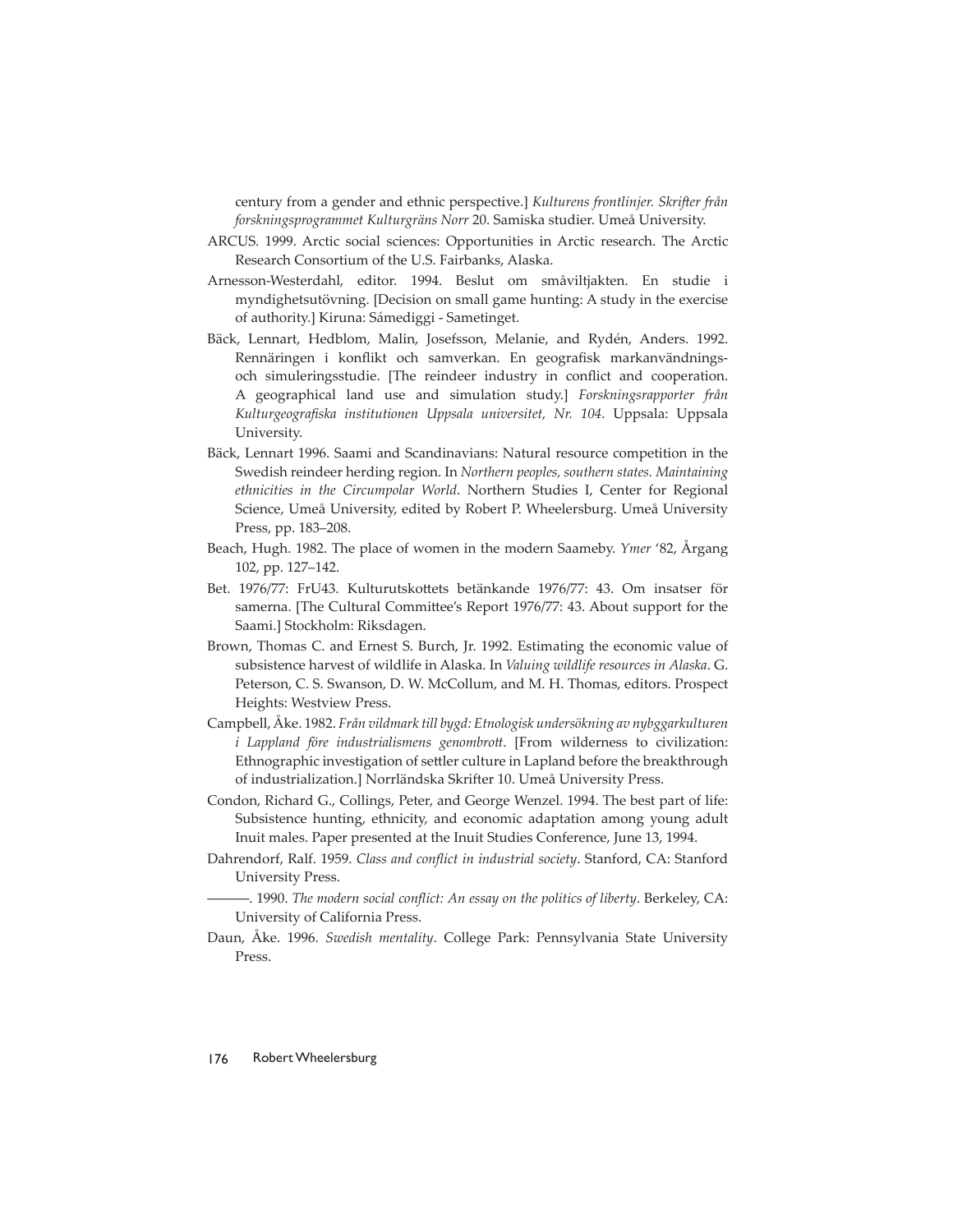- Ellana, Linda J., Sherrod, George K. and Steven Langdon. 1986. Subsistence mapping: An evaluation and methodological guidelines. *Technical Paper* 125. Alaska Department of Fish and Game, Division of Subsistence.
- Eythórsson, Einar. 2001. Tradisjonell kunnskap og forvaltningsutfordringer. [Traditional knowledge and administrative ch allenges.] In "Naturressurser og miljøverdier I samiske områder: forvaltnings- og forskingsutfordringer." [Natural resources and environmental values in the Saami regions: Administrative and research challenges.], edited by Audhild Schanche, *DIEÐUT* nr 2/2001. Sámi Instituhtta, Kautokeino, pp. 20-28.
- Fall, James A. 1990. The Division of Subsistence of the Alaskan Department of Fish and Game: An overview of research program and findings: 1980–1990. Arctic *Anthropology,* 27(2): 68–92.
- Finnish Sami Parliament. 1997. Sápmi. Land rights, linguistic rights and cultural autonomy for the Finnish Sámi people. *Indigenous Affairs*, No.3-4, July-December, 1997, p. 48.
- Friedmann, J. 1973. *Urbanization,planning, and national development*. Beverely Hills: Sage.
- Gustavsson, Knut. 1985. Rennäringen siffror och diagram. [The reindeer industry – numbers and diagrams.] Lantbruksstyrelsen Meddelanden 1985:2. Stockholm: Liber tryck AG.
- Gustavsson, Knut. 1989. *Rennäringen. En presentation f*ö*r skogsfolk.* [The reindeer industry. A presentation for forest people.] Arlöv: Berlings.
- Hansen, Lars Ivar. 1984. Trade and markets in northern Fenno-Scandina via AD 1550–1750. *Acta Borealia,* 2-1984: 47–78.
- Healey, Joseph F. 1998. Race, ethnicity, gender, and class: The sociology of group conflict *and change*. Thousands Oaks, CA: Pine Forge Press.
- IARPC. 1987. United States Arctic Research Plan. Washington, DC: Interagency Arctic Research Policy Committee.
- Ingold, Tim. 1980. *Hunters, pastoralists, and ranchers: Reindeer economies and their transformations*. Cambridge University Press.
- Jernsletten, Johnny-Leo and Klokov, Konstantin. 2002. Sustainable reindeer husbandry. Final project report. Centre for Sámi Studies, University of Tromsø.
- Jernsletten, Johnny-Leo and Beach, Hugh. 2006. The challenges and dilemmas of concession reindeer management in Sweden. In *Reindeer management in*  northernmost Europe: Linking practical and scientific knowledge in socialeEcological *systems*, Bruce C. Forbes, et al., ed. *Ecological Studies,* 184: 95–116. Berlin: Springer.
- Jernsletten, Nils. 1997. Sami traditional terminology: Professional terms concerning salmon, reindeer and snow. In *Sami culture in a new era: The Norwegian Sami*  experience, edited by Harald Gaski. Seattle: University of Washington Press.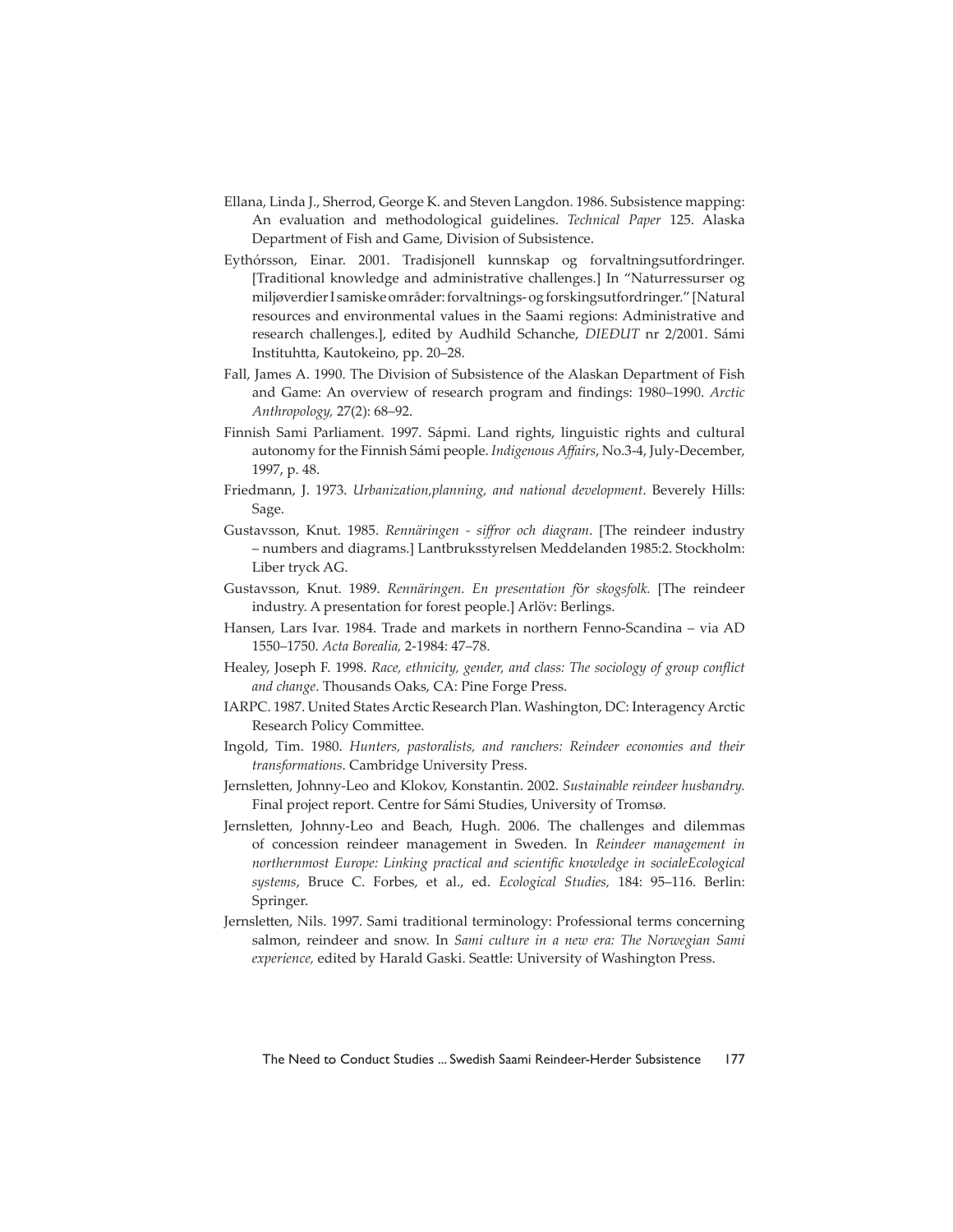- Johansson, Staffan and Lundgren, Nils-Gustav. 1998. *Vad koster en ren. En ekonomisk och politisk analys*. [What does a reindeer cost. An economic and political analysis.]. Stockholm: Regeringskansliets offsetcentral.
- Krupnik, Igor. 1993. *Arctic adaptations: Native whalers and reindeer herders of northern Eurasia.* Hanover, New Hampshire: University Press of New England.
- Kruse, John A. 1986. Subsistence and the North Slope Inupiat: The effects of energy development. In *Contemporary Alaskan native economies*, Steve Langdon, ed. Lanham, Maryland: University Press of America, pp. 121–151.
- Kvist, Roger. 1989. Rennomadismens dilemma. Det rennomadiska samhällets förändring i Tourpon och Sirkas 1760–1860. [Reindeer nomadism's dilemma: The reindeer nomadic society's changes in Tourpon and Sirkas 1760–1860.] *Forskningsrapporter från Historiska institutionen vid Umeå universitet 5*. [Research reports from the Department of History at Umeå University 5]. Umeå University Press.
- Lasko, Lars-Nils. 1994. Samiskt rättsmedvetande. Undersökning av den renskötande samebefolkningens rättsuppfattning i västra Finnmark. [Saami rights consciousness: Investigation of the reindeer herding Saami population's rights comprehension in Western Finnmark.] *Diedut* Nr. 5, 1994. Tromsø: Sámi Instituhtta.
- Löfgren, Orvar. 1987. The nature lovers. In *Culture builders: A historical anthropology of middle-class life*, Jonas Frykman and Orvar Löfgren. New Brunswick: Rutgers University Press.
- Lundmark, Lennart. 1982. Uppbörd, utarmning, utveckling. Det samiska fångsamhällets övergång till rennomadism i Lule lappmark. [Tax collection, impoverishment, development. The Saami hunting society's transition to reindeer nomadism in Lule Lappmark]. *Arkiv avhandlingsserie 14.* Lund: Arkiv för studier i arbetarrörelsens historia.
- Lundmark, Lennart. 1998. *So lange vi har marker. Samerna och staten under sexhundra ar*. [As long as we have land. The Saami and the State During Six Hundred Years.] Stockholm: Prisma.
- Maurstad, Anita. 2001. Hvem eier kunnskapen om fisket? [Who owns knowledge on the fish?] In "Naturressurser og miljøverdier I samiske områder: forvaltnings- og forskingsutfordringer," [Natural resources and environmental values in Saami regions: Administrative and research challenges.], edited by Audhild Schanche, *DIEĐUT* nr 2/2001. Sámi Instituhtta, Kautokeino, pp. 29-43.
- MacNeil, Kristina. 2006. *Forskning, utredning och medling frågan om medling I marktvister mellan renskötare och markägare i Sverige*. [Research, analysis and mediation in the question of mediation in land disputes between reindeer herders and land owners in Sweden.] Centre for Saami Research, Umeå University. Umeå: Print & Media.
- Müller-Wille, Linna Weber. 2002. Translator's Note. In *The Sámi people. Traditions in transition*, by Veli-Pekka Lehtola. Inari: Kustannus-Puntsi.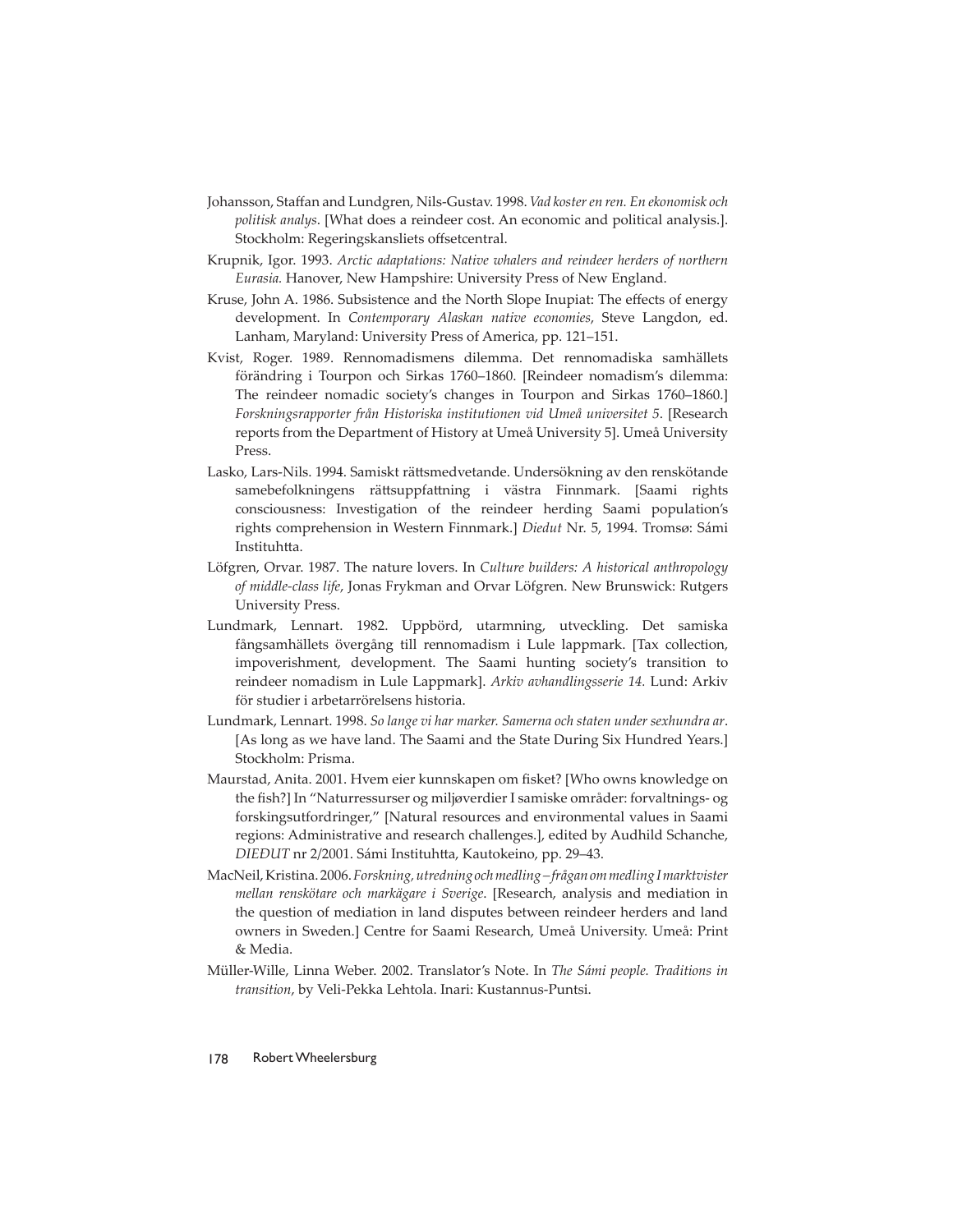- Müller-Wille, Ludger. 2002. Preface. In *The Sámi people. Traditions in transition*, by Veli-Pekka Lehtola. Inari: Kustannus-Puntsi.
- Nordin, Åsa 1995. Sa´miduodji: samiska kvinnor and inlärningsprocesser. [Saami handicrafts: Saami women and the learning process.] C-Uppsatts i samisk kultur och historia [Thesis in Saami Culture and History]. The Department of Saami Studies, Umeå University.
- Pelto, Pertti J. 1987. *The snowmobile revolution. Technology and social change in the Arctic.* Prospect Heights: Waveland.
- Prop. 1976/77: 80. Regeringens proposition 1976/77: 80. Om insatser för samerna. [The Government's Proposition 1976/77: 80. About support for the Saami.]. Stockholm: Regeringskansliet.
- Prop. 1992/93:32. *Regeringens proposition 1992/93:32 om samerna och samisk kultur m.m.* [The Government's Proposition 1992/93:32 about the Saami and Saami Culture, etc.] Stockholm: Allmänna förlaget.
- Robinson, Michael P. and Karim-Aly S. Kassam. 1998. *Sami Potatoes. Living with reindeer and Perestroika*. Calagary: Bayeux Arts.
- Rskr. 1976/77: 289. Riksdagens skrivelse 1976/77: 80. Om insatser för samerna. [The Parliament's Letter 1976/77: 80. About support for the Saami.] Stockholm: Riksdagen.
- Sarri, Peter. 2003. Tio förlorande år Regeringen tillsätter ny utredningen om samernas jakt – och fiskerätt. [Ten lost years – the Government appoints a new investigation of Saami hunting and fishing rights.] Press release, Sametinget [Saami Parliament] April 4, 2003.
- Sikku, Olov. 1995. *Markanvändningsredovisning. Rans Sameby.* [Land use accounting. Ran's Saami Village.] Umeå: Länsstyrelsen i Västerbotten.
- Sköld, Peter and Per Axelsson. 2006. *Samisk forskning eft ersatt och eft erfrågad.* [Saami research – neglect and demand.] Tvärsnitt 1/06. Umeå University.
- Smith, Thomas G. and Harold Wright. 1989. Economic status and the role of hunters in a modern Inuit village. *Polar Record,* 25(153): 93–98.
- SOU 1983:21. Jakt och viltvårdsberedningen. Vilt och jakt: huvudbetänkande. [Hunting and game management preparation. Game and hunting: main thoughts.] *Statens öff entliga utredningar* 1983:21. Stock holm: Allmänna förlaget.
- SOU 1999:25. Samerna ett ursprungsfolk i Sverige Frågan om Sveriges anslutning till ILO:s Konvention nr 169. Betänkande av ILO – konvention nr. 169. [The Saami – an aboriginal people in Sweden – Questions about Sweden's support of the International Labor Organization's Convention number 169]. *Statens öffentliga utredningar* 1999:25. Stock holm: Allmänna förlaget.
- SOU 2001:101. En ny rennäringspolitik öppna Samebyar och samverkan med andra markanvändare. Betänkande från Rennäringspolitiska Kommitten. [A new governmental policy – open Saami villages and cooperation with other land users. Reflections of the Reindeer Political Committee.] Statens öffentliga *utredningar* 2001:101. Stockholm: Allmänna förlaget.